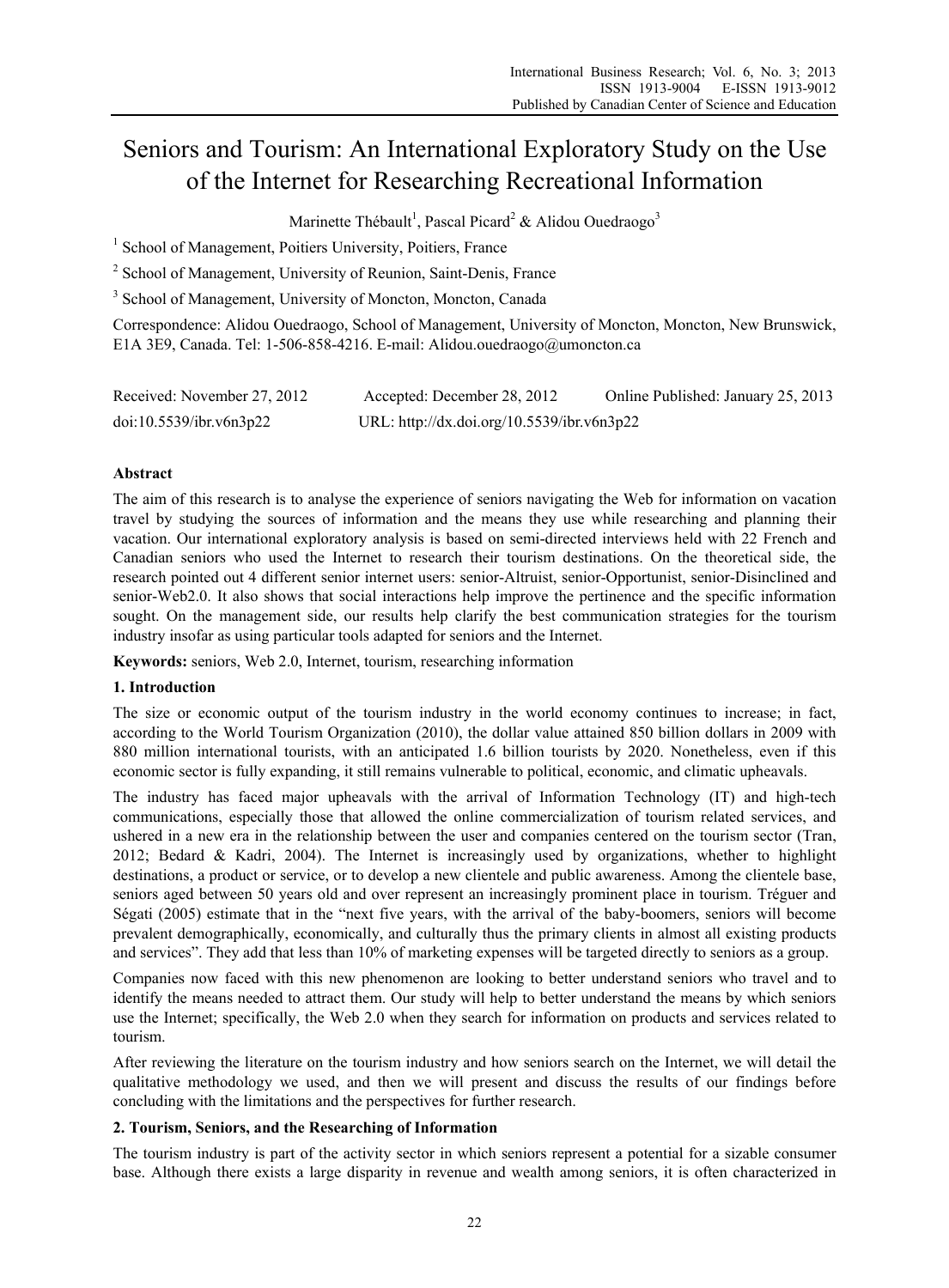industrialized countries by a purchasing power that is above average. In addition, a lengthier lifespan is associated with a change in living conditions that favours the service sector, along with seniors in better physical condition (World Tourism Organization, 2010). Besides, seniors have the time to travel throughout the entire year as a rule, and for longer stays, more frequent trips, and farther destinations than younger persons (Fleischer & Pizam, 2002).

Researching information is often crucial when buying a service that cannot be touched, seen, felt, or pre-tested by the consumer (Reinstein & Snyder, 2005). Lack of knowledge with a country far away geographically and also culturally introduces an additional risk to which already includes a dedication of one's time plus a financial investment risk towards products for which personal involvement is high (Frochot & Legoherel, 2007). In order to reduce the uncertainties associated with such decision-making and to evaluate the opportunities inherent in such a product, the consumer collects and assesses the information.

We therefore focus on the actual information gathering or research preceding the purchase (Amine, 1999; Darpy & Volle, 2007) by examining external sources. According to Amine (1999), these can be commercial, interpersonal, or neutral. The first can be qualified as "market oriented thus partisan" aimed at noticing the existence of a product, producing a behavioural reaction, and includes publicity, packaging, sellers, and the Internet. Interpersonal sources such as person to person, one's entourage, and opinion leaders or experts all have a legitimate function and are considered more credible. Neutral sources are grouped as consumer associations, their reviews, reports, and side-by-side product comparison or testing.

Darpy and Volle (2007) make a distinction between commercial and personal sources, the second type being characterized by the presence of a third party with which the consumer can exchange information. Their categorization presents two flaws: they place sellers, along with trade expositions and chat rooms as part of commercial and personal sources, while they find no relevant place for journalists and comparative testing.

Delacroix, Debenedetti, and Sabri (2009) add to commercial and personal sources (friends, family, neighbours, etc.) public knowledge (press articles, blogs, Internet sites) and other sources that can claim experience from trials and information handling. The advice of Net users and the result of experience and comparative shopping seem to belong to personal and experimental sources.

Bargeman and Van der Poel (2006) use the same commercial categories (sellers, travel agents, brochures) and neutrals (tourism offices, travel guides) that Amine (1999) uses, but add social sources (acquaintances, friends, and social media networks) and mass media sources (newspapers, magazines, radio, television, and the Internet).

These categorizations present a number of problems: they comprise a number of different classes (2 to 4 classes), may contain the same elements in two distinct classes, leave unassigned elements to classes, and is vague between the concept of sources and support. For example, the Internet is cited among commercial sources by Amine, public and experience-related sources by Delacroix et al. (2009), and social sources and mass media by Bargeman and Van der Poel (2006).

The Internet is therefore an indispensible mainstream tool for making purchases by Net users, as confirmed by TNS-Sofres (2010) from a study realized in six European countries. We note that regarding travel and tourism, 82% of Spanish Net users conduct research online before buying, 76% of British users, 73% of Italian users, and 61% of French Net users. By examining the aim of the research by participants as a reference base, the authors of this study identify five Internet user profiles as follows:

- "community-minded" (27%): informed and shares with other consumers;
- "little-involved" (20%): prepare their purchases in physical stores;
- "e-buyers" (19%): buy, particularly in the tourism industry;
- "rational-minded" (18%): compare, and find useful information on the market;
- "economy-minded" (16%): find the best offers;

Besides, the new products and services associated with the Web 2.0, an expression created by Dale Dougherty, Director of O'Reilly Media in 2004, allows individuals to enhance the quality of information. The Net user becomes the co-creator of new applications online, "often initiating in a collective or community manner new forms of Internet connections" (Digimind, 2007). He therefore has the possibility of diffusing the information.

The Web 2.0 is "a culture shared by the Net community that expresses itself within social networks composed of private individuals (friends) and/or professionals and is characterized by obvious elements, on the one hand, such as a simple yet inventive language like SMS, convergent technologies, along with different kind of behaviours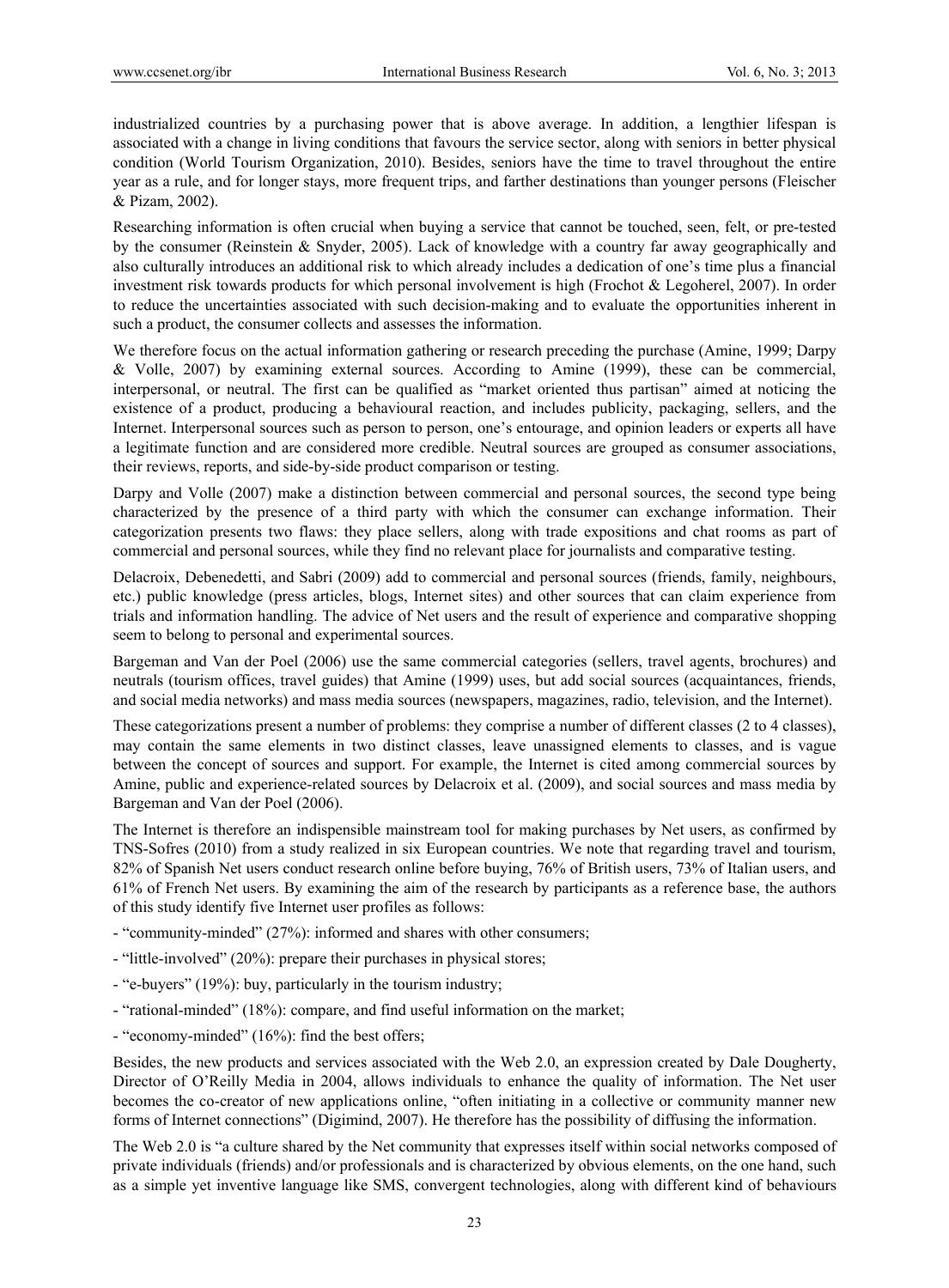and elements, and, on the other hand, by a set of values, beliefs, and taboos" (Viot, 2009). It comprises two dimensions: social and technological. The first is based on the existence of virtual communities and social networks. The second is exemplified by tools such as avatars, blogs, RSS, widgets, and wikis (Constantinides & Fountain, 2008; Tran, 2012, 2010).

What is of particular importance in the emergence of the Web 2.0 is the magnitude of the social interaction. Moreover, we have seen that among the information sources that a consumer can contact are those considered as either personal or impersonal, and are characterized by the presence of a partner or moderator with which to exchange information. Furthermore, if the exchange is based on experienced gained, it will be referred to as an experience-based source; however, if it is based on a blog, it will be referred to as a public source by Delacroix et al. (2009). By favouring these exchanges, the Web 2.0 plays an increasingly important role as a source of information for tourists (Xiang & Gretzel, 2010).

# **3. Methodology**

We selected the qualitative method, because it allows us to analyse the processes and behaviours in depth and to better comprehend the motivations of the people in the survey sample (Hlady, 2002). The primary data collection is based on semi-directed interviews that provide us access to extremely detailed data regarding local micro actions from the participants (Chakravarty & Moyes, 2003).

Our interview guide comprises two dimensions, one dealing with the skills and mastery of the Internet by the participants, and the other dealing with the Internet that involves travel arrangements. The first dimension deals with the frequency of Internet usage and the degree of proficiency with this tool by seniors. The second dimension requires seniors to describe in the smallest details their research procedures for finding information on the Internet that led to purchasing their last vacation travel package. The description of this procedure will assist in measuring the weight and the place that each participant assigns to the Web 2.0. Each interview requires a minimum time of forty-five minutes.

Our approach is part of a joint Canadian and French international comparison study. A study by Mc Robert, Terhanian, Alldredge and Keppler (2010) shows that Internet utilization measured as the number of hours online by consumers is very close in both countries, with France logging 12.1 hours per week on average, versus 13.1 hours in Canada. However, the importance of the Internet (excluding e-mails) compared to other sources of information differs, with France registering 12% versus 21% in Canada. Considering the similarities and differences, it seems particularly interesting to study in-depth the behaviours of Canadian and French seniors regarding the research of tourism information.

Furthermore, we will distinguish between France proper, and its overseas protectorate, Reunion, 11,000 km away. It is an insular territory where constraints related to travel are particularly difficult, notably in cost and distance, the latter both geographically and culturally.

The survey sample is composed of 22 seniors with the following makeup: 7 French Metropolitan (proper), 7 Canadians, and 8 Reunion citizens, and gender wise with 12 men and 10 women. The average age is 59.5 years, with a breakdown of 13 seniors between 50 and 59 years, 6 between 60 and 69 years, and 3 between 70 and 79 years. They have all use the Internet to research tourism information for at least 10 years on average. Also, on average, they travel on vacation twice per year.

The data collected is classified according to the conceptual coherence principle (Miles & Huberman, 2003). The latter was conducted on the basis of grouping themes that characterize the degree of Internet utilization, researching information on the Internet, and the degree of utilization of tools on the Web 2.0. The procedure for treating the data was done on the basis of content analysis and re-coding responses using the Sphinx software.

### **4. Results and Discussion**

The seniors who were interviewed spend approximately 11.6 hours per week on the Internet, with a high spread depending on home location: In France proper, the average of 5.4 hours is far less than Reunion (12.3) and Canada (17.1). Almost three quarters state they have mastered the use of the Internet (16/22). Regarding the Internet services they use the most apart from Web sites and e-mail, Google is by far the preferred choice of 11 participants. It seems that the notoriety of this Web browser ranks it as quite popular. We note the little use or non-existence of social networks (Facebook, Twitter), RSS, avatars, blogs, widgets, or wikis.

Regarding the researching of tourism information, once again Google plays an important role, for 18 participants mention it as their preference, confirming the conclusions by Xiang and Gretzel (2010). They indirectly access public and merchant sites as well as forums via this browser, which was considered as a characteristic of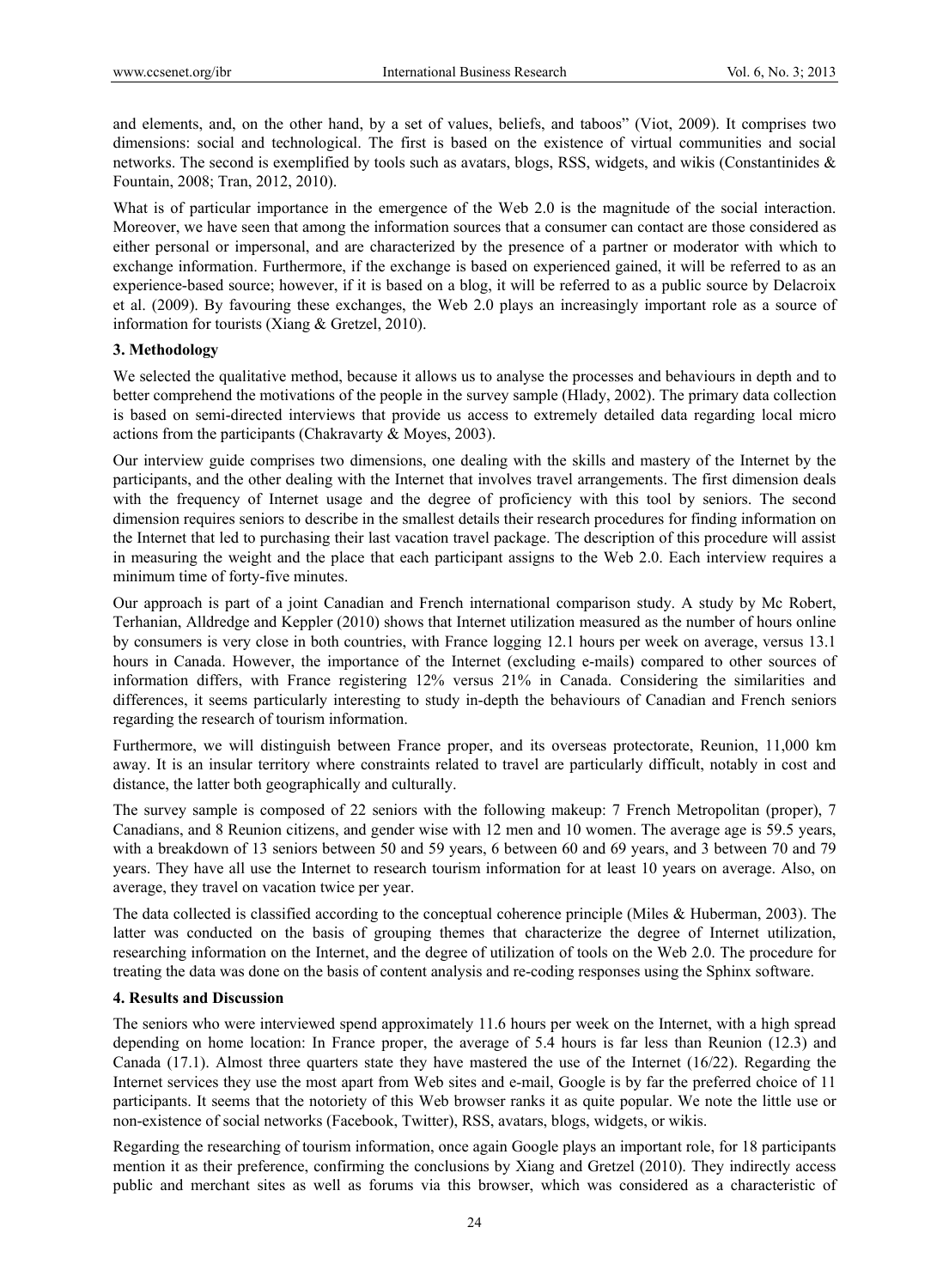moderate Internet users according to Dreze, Lee and Zufriden (2003). However, as stated by Viot (2009), "in France, recent statistics show that Net users have increasingly greater access to research tools", even to an extent that experts themselves are susceptible to using them to find the best offer rather than rely on their favourite sites. It must also be noted that consumers themselves rely on "favourites" for usual purchase (Degeratu, Rangaswamy, & Wu, 2000); but, when it comes to a new type of purchase or involving a travel package for themselves, seniors who participated were more methodological and detail-oriented in their research. On the other hand, participants often contented themselves with viewing only the first page of travel sites.

The principle sites that they know are related to airlines, car rentals, and trains, hotel reservations, tour operators, travel agencies, comparison sites, online guides, and geographic localization sites. Information that is sought by participants concerns price (13), lodging (9), places to visit (7), location (4), tour itineraries (3), and comfort (3).

When it comes to seeking advice from fellow Net users, 13 out of 15 participants in France declared that they discussed issues with other Net users, while no seniors sought advice from their colleagues in Canada.

Those who state that they do not seek the advice of other internet users have very strong views such as: "they do not see any need" (René C10; Ginette C13) or "they have no confidence in the advice of other Net users" (Nicole\_C14), or "the others do not know any more than I do" (Corinne\_F20). Among these participants, a number consult friends or family members: "I consult friends or family members, especially my brother-in-law who travels a lot" *(René C10)*, or "I prefer the grapevine" *(Albert C12)*, or "I prefer discussions with family and certain friends" (Claude\_C11).

Seniors in France, whether in France proper or in Reunion, state that they seek the advice of other Net users. Their principal motivations are: "to reassure themselves" (it's more reassuring, or "to confirm a choice that I want" or "to remove any doubt" (Christine R1), obtain additional information "the advice given is more to the point, precise, and recent than what is in the paper guide" (Stéphane R8), or "more clear regarding quality" Sophie F21), or having confidence in them "I have more confidence in these people, but it is necessary to review it …" (Bernard\_F22).

While they seek the advice of other Net users, the seniors themselves do not contribute, with the exception of 3 French participants, to the forums or sites by providing their own advice or opinions. Among these three individuals, one does so in a systematic fashion while the other two do so in rare situations: "when I am either very satisfied or very unsatisfied" (René\_R2), or "in rare cases, when it looks very good or very bad, or if I have concerns" (Sophie\_F21). The arguments for not giving advice themselves are as follows: lack of time "I will not waste my time leaving notes ... whether pleased or not, I do not have the time" (Monique R7), or a lack of interest "I have no such interest and I would not necessarily be credible" (Maria\_C9), or the lack of competence "I do not have the finesse; I tried once, to no avail" (Stéphane\_R8), or refusal "I do not want to be seen on Facebook, so I'm careful (Bernard F22), or "no grandstanding like in Facebook" (Patrick F17).

By searching for advice from unknown Net users who have had experience with a particular vacation, the seniors see them as persons who may possibly help them make their choice. This particular information collected belongs to "information requested by the entourage, that plays a role as a "safety net" because of their reassuring and credible nature" (Amine, 1993), but are also more precise and recent. It helps them reduce the perceived risk on criteria that they deem important while also retaining the feeling of being in charge of their choice, and to keep some distance from different recommendations received from close friends and family.

We observe that most seniors who participated in this study did not immerse themselves in the culture of the Web 2.0 to the extent as described by Viot (2009): the myths, language, and technologies of the obvious part of the iceberg are remote and unknown to them; as far as the obscure part, they are worried about maintaining respect for their private lives, notably with social media sites. Therefore they share in the taboos; however, they are far from the notion of sharing information, and feel no moral obligation to render mutual assistance. In fact, they have a utilitarian behaviour by seeking information from other Net users with whom they often have more confidence in than with private companies. These results by the seniors surveyed are the basis for the typology as follows: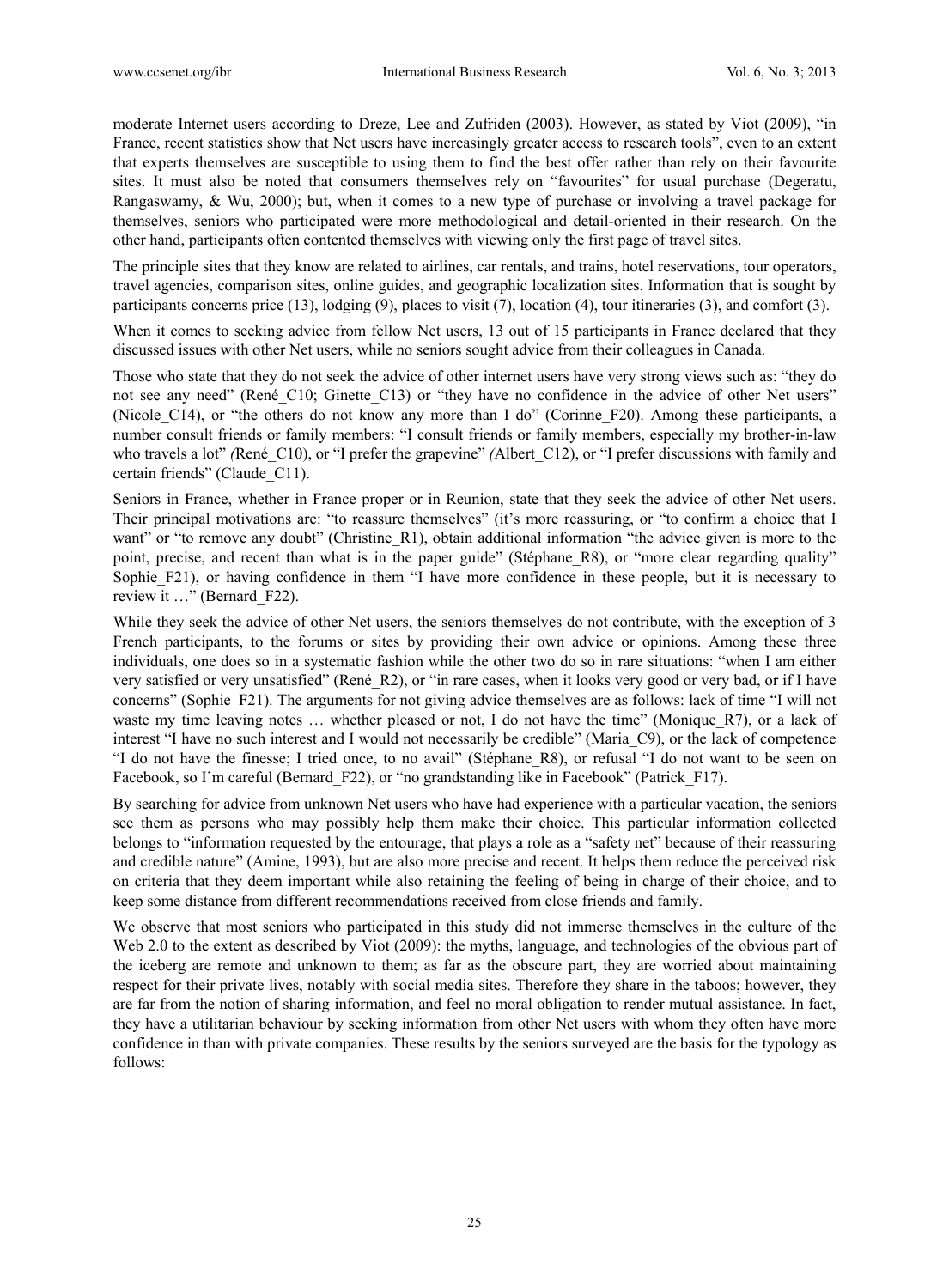| Provides advice to other<br>internet users |                                                       |                                                       |                                         |
|--------------------------------------------|-------------------------------------------------------|-------------------------------------------------------|-----------------------------------------|
| <b>YES</b>                                 | <b>Senior - Altruist</b>                              | Senior - 2.0<br>Christine_R1 Sophie_F21               |                                         |
| NO.                                        | <b>Senior - Disinclined</b><br>Nicole C14<br>Rene C10 | <b>Senior - Opportunist</b><br>Monique R7<br>Yves F19 |                                         |
|                                            | NO.                                                   | <b>YES</b>                                            | Consults advice from internet<br>users. |

Figure 1. Typology of seniors faced with advice from other Net users

**Community-minded seniors** (opportunists), as defined in the Tns-Sofres (2010) study, seek information and exchange with other Net users of like mind. Among **opportunistic seniors,** we distinguish between those who "profit" from the advice of others: "I find the data and use it!" (Monique\_R7) and others who shield themselves behind the reasons previously mentioned. **Disinclined seniors** do not seek the advice of unknown internet users nor provide any. Consequently, we must distinguish between those who are totally hostile to any form of exchange of information from those who do exchange information with close friends and family. Our sample did not include **altruistic seniors** dedicated to helping others, who freely give advice to others without asking for reciprocity.

Finally, a very large majority of seniors interviewed feel that the Internet has considerably changed their way of researching information from different sources. The recommendations from other internet users, browsers, hotel and airline Web sites, new destination portals, and online travel agencies have now become commonplace. Traditional methods for gathering information such as visiting travel guides and travel agencies are much less frequented than before. These results are part of the tendency observed by Patkose, Stokes and Cook (2005) based on their interviews with Americans on researching information specifically for entertainment purposes.

The changes far surpass the scope of simply researching information. In fact, the purchasing procedure is modified by a more active role undertaken by seniors. The latter now have a feeling of having become more competent (confident and knowledgeable) vis-à-vis travel agencies: "before arriving at a travel agency, I know what to expect and I can more easily judge if the package that I am presented with is the best offer" (Nicole\_C14), or "before I always went to a travel agency in France; now I find smaller, foreign travel agencies who offer prices at 30% to 50% lower!" (Bernard F22). "Seniors can even go further by copying the procedures of travel agencies and preparing their own package, as I do!" (Monique\_R7).

Today, the Internet and particularly the Web 2.0 offers the possibility of directly connecting tourists with potential tourists, thus providing important information and reassuring seniors who are increasingly more numerous in buying their packages online.

### **5. Conclusion: Limits and Future Research**

This exploratory work presents interesting results but its usefulness at generalization is limited. A more in-depth quantitative approach to continue this research would be appropriate.

Looking at the results, the seniors who participated, whether they are French from the mainland or from Reunion, or Canadians do not use all the tools available on the Web 2.0, in particular the wikis, widgets, and the RSS. They often even ignore their existence while at the same time profess to have mastered the Internet. Therefore, it is currently difficult for private sector companies, at least in tourism, to develop products adapted to their clientele of seniors through these means.

Regarding social networks, they are categorically rejected by seniors interviewed. While they are used to launch viral marketing campaigns, this does not seem pertinent to seniors and the tourism industry considering the results of our exploratory study. A first step would be to sensitize seniors to their existence and to their usefulness as community tools (widgets, RSS, Wikis) so seniors may profit from them.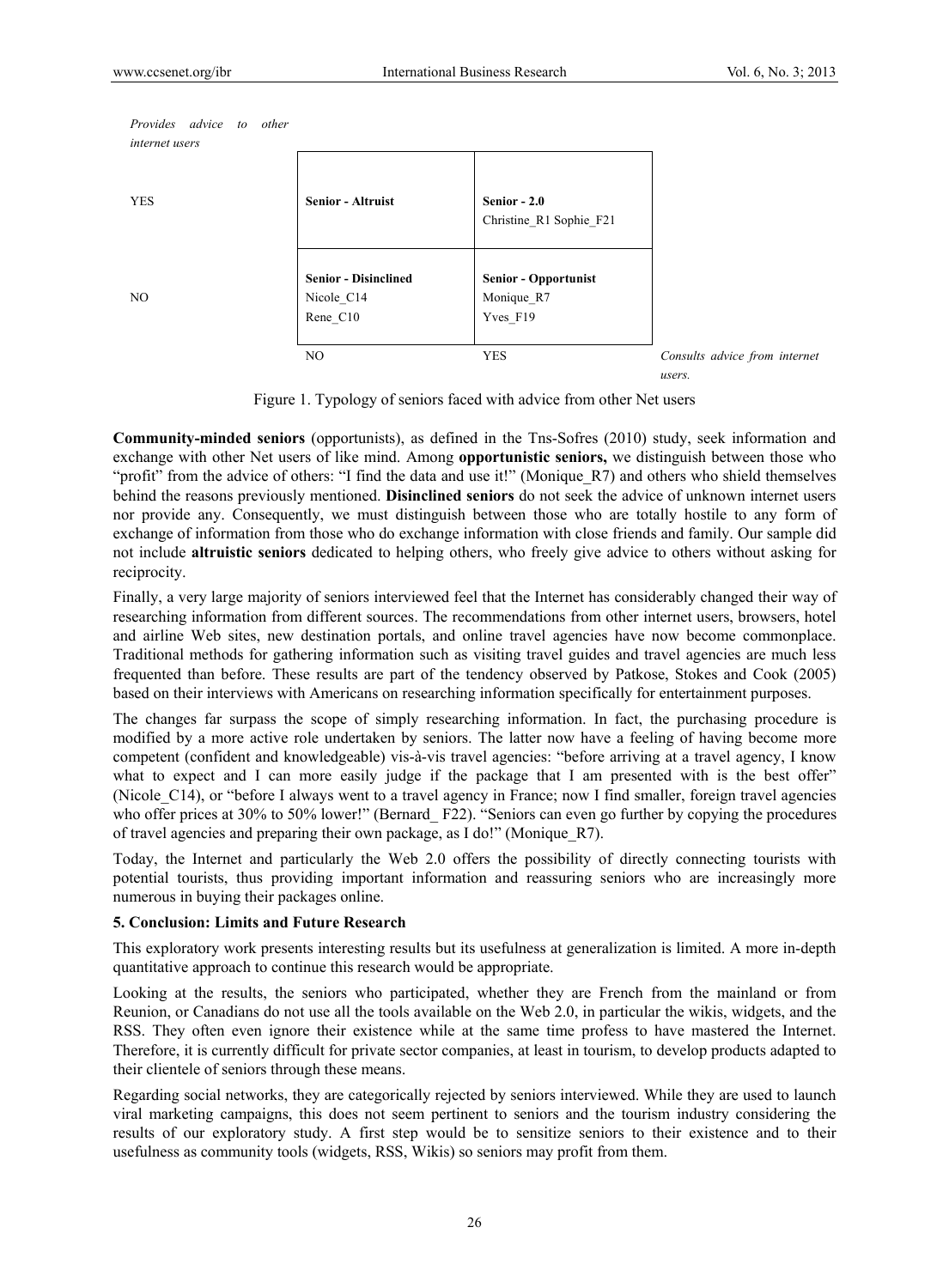As well, the Web 2.0 allows seniors today to easily access sites with other Net users and participate in the exchange of information hence simplifying online research and purchasing. Person to person communication, once limited to a core entourage, now encompasses a community of Web users. Horizontal communication has increased due to forums, acting as a counterweight to vertical company-consumer communication. Seniors have accepted and adopted this form of communication with confidence by a large majority. Organizations that work in the tourism industry must take this into account by noting the information being exchanged and offering a similar medium on their own Web sites in order to "regain" the confidence of consumers. However, the issue of distinctiveness, as demonstrated by seniors in Canada, must be must be addressed in a future study.

We observe that seniors categorically make purchases on the Internet without seeking assistance or contacting a salesperson (they no longer visit a retail outlet in person). We are definitely in the "e-buyer" era where research is conducted *online* to actually buy *online*, particularly in the area of tourism, according to TNS-Sofres (2010).

Finally, Organizations must integrate in their communication strategy the important growth of the Web 2.0. The possibility that the Net user can consult a company site and leave a message reflects a desire by an increasingly large number of senior Net users. However, the organisation must ensure that its integrity is completely irreproachable in order to limit the risk of any negative effects on its image. This is the challenge that commercial or public organizations must meet to fully profit from the advantages offered by the Web 2.0 (Chui, Mille & Roberts, 2009).

#### **References**

- Amine, A. (1993). La recherche d'information par le consommateur: proposition d'une échelle de mesure. *Recherche et Applications en Marketing*, *8*(1), 97-112.
- Amine, A. (1999). *Le comportement du consommateur face aux variables d'action marketing.* Management et société (Ed.). Caen.
- Bargeman, B., & Van Der Poel, H. (2006). The role of routines in the vacation decision-making process of Dutch vacationers. *Tourism Management*, *27*(4), 707-720. http://dx.doi.org/10.1016/j.tourman.2005.04.002
- Bedard, F., & Kadri, B. (2004). Les TIC comme facteur d'autonomie des destinations touristiques du Sud. *TÉOROS, Revue de recherche en tourisme*, *23*(2), 68-72.
- Chakravarty, S. R., & Moyes, P. (2003). Individual welfare, Social deprivation and Income Taxation. *Economic Theory*, *21*, 843-869. http://dx.doi.org/10.1007/s00199-002-0276-9
- Chui, M., Miller, A., & Roberts, R. P. (2009, February). Six ways to make Web 2.0 work. *The Mc Kinsey Quarterly*. Retrieved from http://www.mckinseyquarterly.com/Six\_ways\_to\_make\_Web\_20\_work\_2294
- Constantinides, E., & Fountain, S. (2008). Web 2.0: Conceptual foundations and marketing issues. *Journal of Direct, Data and Digital Marketing Practice, 9*(3), 231-244. http://dx.doi.org/10.1057/palgrave.dddmp.4350098
- Darpy, D., & Volle, P. (2007). *Comportements du consommateur*. Dunod (Ed.). Paris.
- Degeratu, A., Rangaswamy, A., & Wu, J. (2000). Consumer choice behavior in online and traditional supermarkets: The effects of brand name, price, and other search attributes. *International Journal of Research in Marketing*, *17*, 55-78. http://dx.doi.org/10.1016/S0167-8116(00)00005-7
- Delacroix, E., Debenedetti, A., & Sabri, O. (2009). *Maxi fiches de Marketing*. Dunod (Ed.). Paris.
- Digimind. (2007). *Le Web 2.0 pour la veille et la recherche d'information*. Retrieved from http://www.digimind.fr/publications/white-papers/299-le-web-20-pour-la-veille-et-la-recherche-dinformatio n.htm
- Dreze, X., Lee, S., & Zufryden, F. (2003). A Study of Consumers Switching Behaviors Across Internet Portal Web Sites. *International Journal of Electronic Commerce*, *7*(3).
- Fleischer, A., & Pizam, A. (2002). Tourism Constraints among Israeli Seniors. *Annals of Tourism Research*, *29*(1), 108-123. http://dx.doi.org/10.1016/S0160-7383(01)00026-3
- Frochot, I., & Legoherel, P. (2007). *Le Marketing du Tourisme*. Dunod (Ed.). Paris.

Hlady, M. (2002). *La méthode des cas: Application à la recherche en gestion*. De Boeck (Ed.). Paris.

Mc Robert, B., Terhanian, G., Alldredge, K., & Keppler, C. (2010). *Comprendre le rôle d'Internet dans le quotidien des consommateurs: Indice d'influence numérique.* Retrieved from http://www.harrisinteractive.fr/news/2010/WhitepaperDII-FR-2.pdf